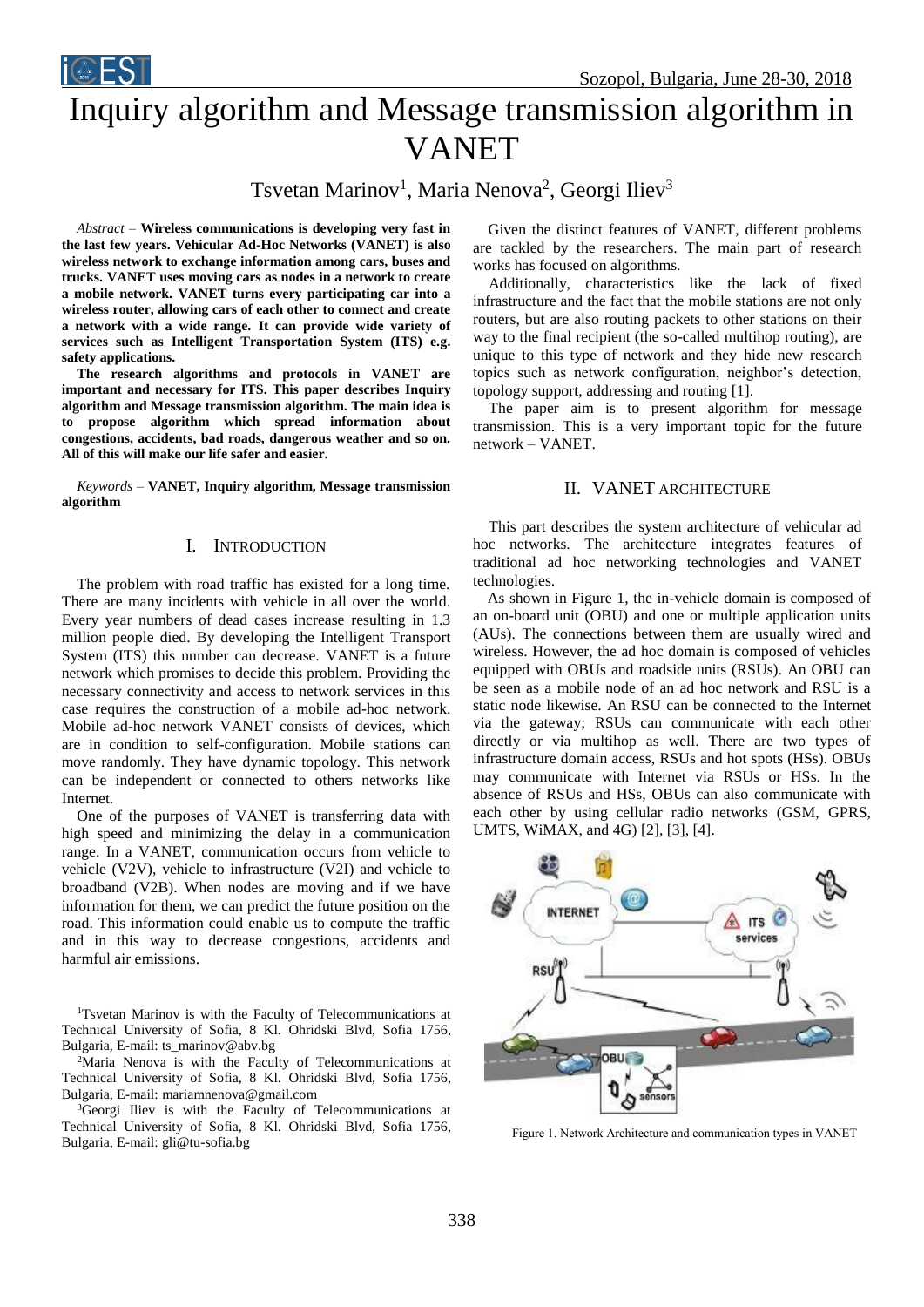

Communication types in VANETs can be categorized into four types. The category is closely related to VANETs components as described above. Figure 1 describes the key functions of each communication type [5]. In-vehicle communication, which is more and more necessary and important in VANETs research, refers to the in vehicle domain. In-vehicle communication system can detect a vehicle's performance and especially driver's fatigue and drowsiness, which is critical for driver and public safety. Vehicle-to-vehicle (V2V) communication can provide a data exchange platform for the drivers to share information and warning messages, so as to expand driver assistance. Vehicleto-road infrastructure (V2I) communication is another useful research field in VANETs. V2I communication enables realtime traffic/weather updates for drivers and provides environmental sensing and monitoring. Vehicle-to-broadband cloud (V2B) communication means that vehicles may communicate via wireless broadband mechanisms such as 3G/4G. The broadband cloud may include more traffic information and monitoring data as well as infotainment, this type of communication will be useful for active driver assistance and vehicle tracking [6].

## III. ALGORITHMS DESIGN

It is assumed that the congestion has occurred and the cars that have come into it are aware of its presence. In the figure 2 those are the dark-moving automobiles moving to the left. The cars on the opposite side of the road are moving and one of them, whose turn has arrived, sends a request message. In the message it includes its location and moving direction. The message is received by all other vehicles in its transmission range. Vehicles that are moving in the same direction as the requesting vehicle will not transmit request packages for a certain period. Vehicles from the opposite lane that have registered events begin to respond one at a time. In the case in question, the vehicles are stuck in traffic and therefore the incoming car will receive traffic jams messages. Then it will make a decision about the authenticity of the registered event based on the number of responses received and the number of lanes in the opposite direction of the road. Depending on that, it does or does not generate a message indicating that there is a traffic jam. Inaccurate information that could be generated by the not completely precise method used by the vehicles is filtered at this step of process.



Figure 2. Process of inquiry

In case that the congestion is confirmed a message with the following structure is generated:

•Current location of the vehicle transmitting the message • Time that the event was registered

- Location of the traffic jam (road lane)
- Direction of the event
- Status field (Active, Passive)
- Event code
- Time To Live (TTL)
- Other data

Most of the field names are self-explanatory. Current location is used by other vehicles to determine whether they are before the vehicle that has transmitted the message and therefore start transmitting the message as well. The next three fields contain data about the event that can be used to update old event data the other vehicles have. Status and TTL fields will be discussed in more details later on. The Event code field is used to differentiate traffic jam from other possible events. Since only the case of congestion has been addressed, to allow for future changes there is an option to add more fields.

There are two methods for exchanges of messages. They are directly dependent on the type of message. In the first (Figure 3 (a)) the station that wants to transmit, first advertises the data by sending only part of the message. If the station receives a request, then sends the entire message. The first approach is more appropriate if we have large messages with relatively small meta data. Since this is not the case in the present case, the second approach is chosen.



Figure 3. Methods of exchanging messages

For the case it is assumed that the congestion has been registered. The interrogating car generates a congestion message, which among other fields, marks itself as active in the status field. The generated message is then sent to other nearby vehicles that stop the queries and copy the message. These cars mark themselves as passive to this message and continue the normal process of asking the other cars.

The time each vehicle makes a query is set to s2 and is a system parameter. Determining an appropriate value for s2 is a compromise between frequent bandwidth and early detection of congestion. The distribution process is carried out by periodically broadcasting the message using a broadcast address.

Once a new message is generated and active and passive vehicles are determinate, it remains to be seen how the transmitted and received of the message to other cars will be. The status field, as already mentioned above, shows the status of the vehicle for the specific message. A certain vehicle may be active for one message and passive for another. The message is distributed only by active cars. The distribution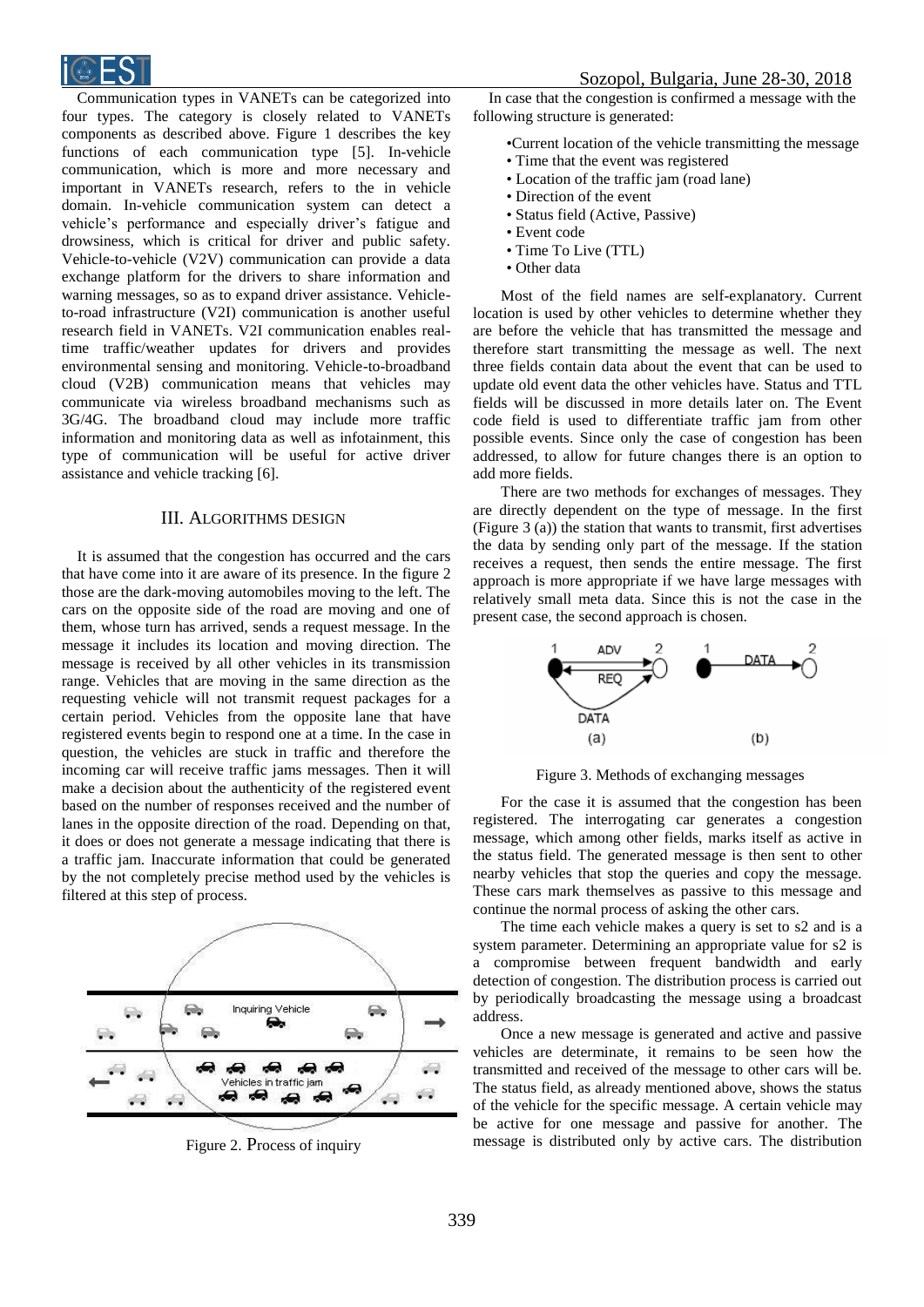

period is s3, where s3 is a system parameter and its choice is a compromise between this message being received more than once by some cars (with less s3) and there are cars that do not receive it at all (with a larger s3).

The reason for having passive cars is to increase the reliable transmission of the message in the event of a drop in the active station and to extend the area of the vehicles receiving the message. However, since passive cars do not distribute the message, we have fewer exchanged messages. The following rows look at when a car is marked as active when it passes into a passive state and when it erases the message.

The options for a car to go into active status for a message are three. The first one was already mentioned, the car that generates the message marks itself as active. The second is when a vehicle that has previously been in a passive state stops "hearing" the message from the active for a period longer than the distribution period s3. Then it is supposed to be dropped and then the station changes the value of the status field to active and begins to spread the message. Thus, after intersection a part of the vehicles start to go on different roads, they will expand the area of distribution of the message. The third possible scenario for a vehicle to become active for a given message is when it receives a message from a vehicle that is further behind in the direction of travel. Then it copied the message and marked itself as active with respect to it.

The possibilities for a car to be marked as passive for a message are two. The first is because the vehicle was within the reach of the interrogator, copied the generated message and marked as passive. The second case is when an active car receives the same message from a car ahead of it in the direction of travel. In this case, it passes into a passive state by previously notifying other passive vehicles that delete the message. Here, however, an unstable situation can occur, leading to a frequent change in the status of the second car, therefore a possible optimization would be the second car to remain active while the distance to the previous one is not less than 70% of the maximum range.

Finally, it is considered when the messages are deleted. A message is destroyed first when its TTL field becomes zero. This controls the distribution area of the message. The second reason to delete a message is when a passive station receives an order for it from the active one. The third reason is when a message with more up-to-date information is received. In this case, it is superfluous to continue to distribute the old message [7], [8], [9].

# IV. PSEUDO-CODES AND BLOCK DIAGRAMS OF THE **ALGORITHMS**

This part presents pseudo-codes and blog diagrams of Inquiry algorithm and Message transmission algorithm (MTA). Thisе algorithms can work together with other algorithms. The main idea is to transmission information about congestions, accidents, emergency cases, bad weather, road conditions and more.

*A. Pseudo-code and bloc diagrams of Inquiry algorithm*

Pseudo-code diagrams of Inquiry algorithm:

#### 1. **start**

- 2. **initialization:** s2 , timeout, res count, max
- 3. send (enquiry message) to all neighbors;
- 4. **while** receiving responses **do**
- 5. responses\_count++;
- 6. **If** responses count > (max  $*$  Number of lanes) **then**
- 7. generate message (jam);

8. Sleep  $(s_2$  seconds);

where:

s2 - the time each vehicle makes a query

timeout – this is the period

res  $count - this$  is the response counter

max – parameter



Picture 4. Block diagram of Inquiry algorithm

## *B. Pseudo-code and block diagram of Message transmission algorithm*

Pseudo-code of message transmission algorithm:

#### 1. **start**

- 2. **initialization:** time to live, s3, offset
- 3. **If** status of message m is Active **then**